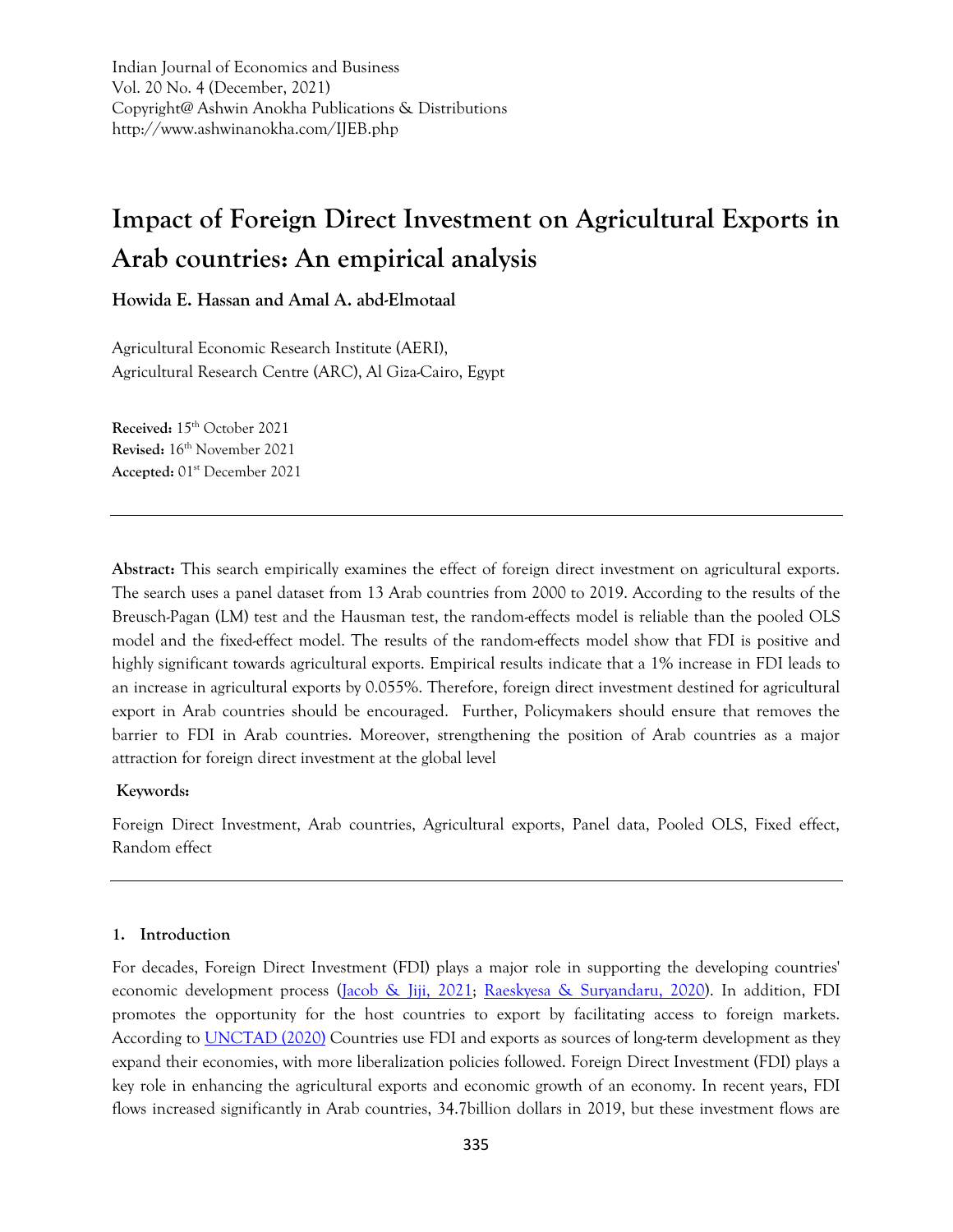still limited compared to direct investment flows in economic regions of the world, particularly in the European Union Member States, the Association of Southeast Asian Nations, and the North American Free Trade Agreement 429, 389, 297 billion dollars in 2019 respectively. Despite the Arab countries being rich with natural resources such as arable land, forests, livestock, oil, and mining, In addition, they are geographically contiguous, the agricultural intra-export bout 33.7% of the total agricultural export in 2018 and, the proportion of intra-regional trade to the total foreign trade of Arab countries about 11.1 percent in 2019 [\(Fund, 2020\)](#page-10-0). Therefore, direct foreign investment has become important for the Arab countries' economies, being the most important external funding source as it contributes to easy access to agricultural technology, allowance a better use of resources, increasing production, enhancing quality, and reducing the cost to the reach they become competitive with their foreign rivals. This kind of investment considers an essential engine for increase agricultural exports. Research on this subject is important because, despite the abundant literature on FDI, the nexus between FDI and agricultural exports in Arab countries more specifically appears somewhat lacking. The main objective of this research empirically examines the influence of foreign direct investments on agricultural exports from 2000 to 2019 for 13 Arab nations; the countries chosen are dependent on the data set's availability. This is one of a few studies on the influence of FDI on agricultural exports in Arab countries, and it uses a new methodology to achieve the goals. Many Arab nations often suffer from structural economic imbalances especially, in the efficiency of investments and spending domestic investment. Such a situation often motivates these countries to attract more FDI flow to their agricultural sectors due to the vital role those investments play in improving the conditions of payments budgets of the host countries through enhancing the conditions of their agricultural trade balance using increasing agricultural exports. Therefore, this research will try to answer the question; does FDI contribute to increasing agricultural exports in Arab countries?

#### **2. Literature review**

There is a large of literature in economics literature analyzing the impact of FDI on exports. Alici and Ucal (2003), estimated the causal links among inward FDI, exports, and economic growth in the Turkish economy during the period of 1987 to 2002 and found that the linkage of FDI – led export growth was not found in Turkey. [Zhang \(2005\),](#page-12-2)Conducted the study on the basis of cross-section studies of 186 industriesthat found a positive and significant relationship between FDI and export growth in China. Further, FDI has a more export promoting effect than domestic capital. Pacheco-[López \(2005\),](#page-11-1) estimated the causal relationship between inward FDI and Export performance in Mexico by using the Granger causality test and found that there is bi-directional causality between inward FDI and export performance. [Damijan et al. \(2008\),](#page-10-2) investigated the export performance in the CEE countries, focusing on the transition countries. Their results showed that higher levels of FDI contributed to increasing exports. [Njong and](#page-11-2)  Tchakount'e (2008), investigated the association between FDI and export in Cameroon using ` data for the period 1980-2003. He found a positive impact of FDI on export through increased supply capacity and spillover effects.*Jevcak et al.* (2010), conducted the study on 10 new EU member countries (EU enlargement from 2004). They indicated that FDI in the mentioned countries does not have a higher contribution to export potentia[l.Jongwanich \(2010\),](#page-11-4) estimated the relationship between FDI and export performance for eight Asian countries over the years 1993-2008 and found that the inward FDI is positively related to the export performance in these countries. [Zaman et al. \(2011\),](#page-12-3) conducted the study on Romanian data. They found that the agricultural sector generated positive results for the commercial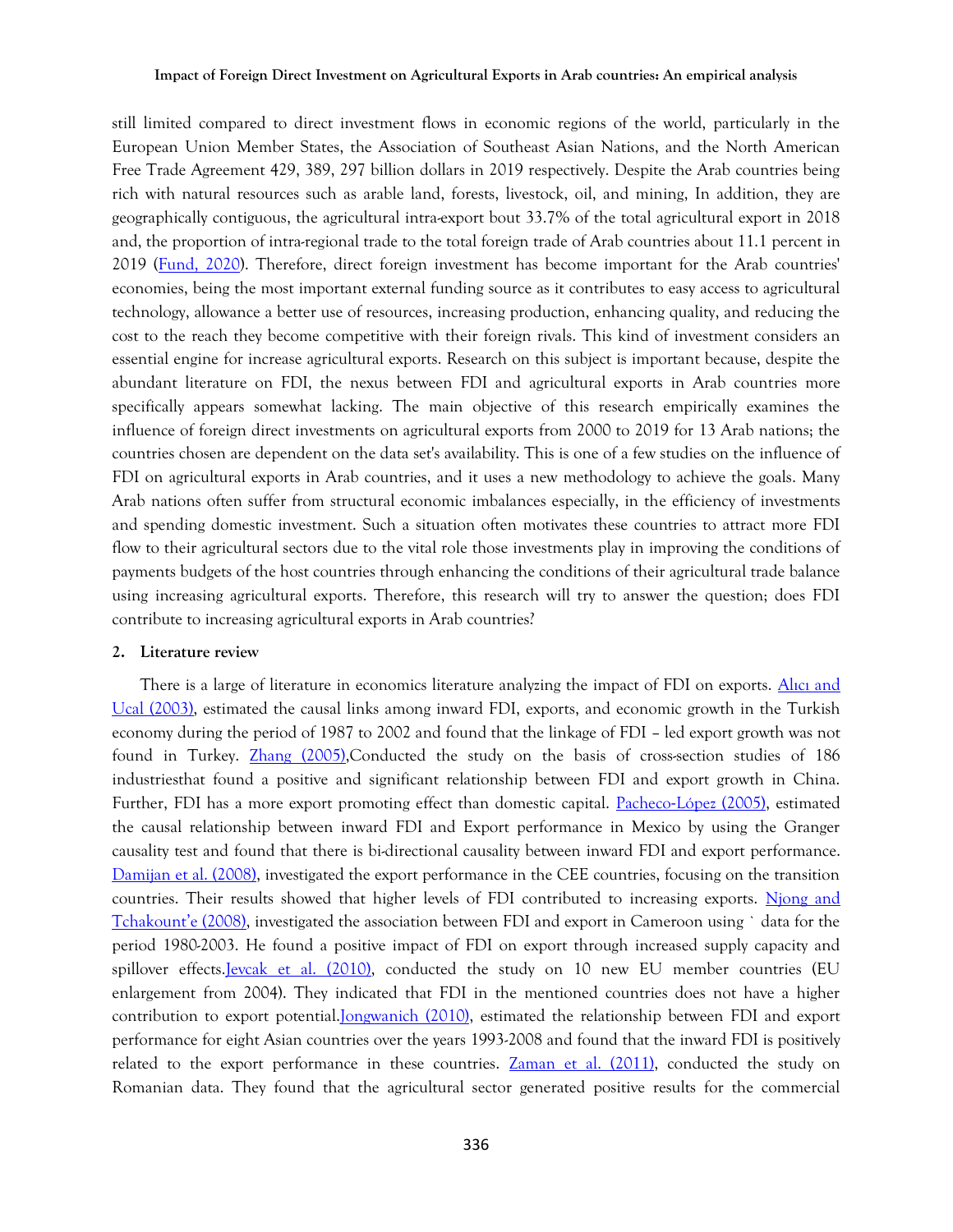balance, while FDI inflows in the extraction industry and commerce sector generated rise negative results for foreign trade. [Shawa and Shen \(2013\),](#page-12-4) studied FDI inflows in developing countries, they found that the impact of FDI on exports is significant in terms of defining the relevant strategies; FDI can strongly influence the growth of exports. [Bouras and Raggad \(2015\),](#page-10-3) investigate the export and FDI substitute or complement each other 10 countries in Africa and Europe over the period 1988 to 2012 by using randomeffect model used data analysis. Their results showed that exports in these countries generate additional FDI flows from investing countries. Moreover, the impact of exports on FDI was positive. Anghelache et al. (2016), empirically investigate the relationship between exports and FDI using a correlogram with a dataset during the period of 1996-2013 in Romania. They found a positive relation between FDI and export developments. [Mitic and Ivic \(2016\),](#page-11-5) investigated the relation between FDI and total exports for eleven CEE countries by using correlation analysis (Pearson correlation coefficient) and including one lag in their analysis over the period 1996 to 2012. Their results showed a tighter correlation between FDI and exports based on high technology than the correlation between FDI and total exports for the CEE region. Selimi et al. (2016), employed panel regression techniques, Least Square Dummy Variable (LSDV) regression method, and a pooled OLS, to analyze empirically the foreign direct investment and export performance during the period of 1996-2013 in 9 Western Balkan countries. According to their findings, FDI positively affects export performance in the sample countries in various model specifications. [Popovici \(2018\),](#page-11-6) conducted the study by using A GMM analysis for the period 1999-2012 on EU countries. The study indicates that foreign investments seem to have a higher impact on increasing exports in the new Members of the European Union than in the old ones. Also, both foreign and domestic investments have a positive impact on export[s.Sultanuzzaman et al. \(2018\),](#page-12-6) investigated the long-run and short-run relationship between foreign direct investment (FDI) inflows, exports, and economic growth in Sri Lanka by Autoregressive Distributed Lag (ARDL) bounds testing approach over the period 1980 to 2016. Their results showed that If FDI inflows increase, GDP growth will increase,while exports had a negative and significant relationship with economic growth in the long run. [Magdalena et al. \(2020\),](#page-11-7) investigated causality between total FDI and the commercial balance (goods) and between foreign direct investment stocks in the manufacturing economic sectors and the commercial balance of manufactured goods for some Central and Eastern European countries by using the Granger causality test during the crisis period and post-crisis period. Their results showed that a bi-directional causality between FDI stock-exports-imports and impact of FDI stock on the trade balance of manufactured goods than the impact of total FDI stock on the commercial balance of goods in CEE countries. [Xiong and Sun \(2021\),](#page-12-7) estimated the relationship between exports and foreign direct investment (FDI) using the data from over 140 countries from 2001 to 2006 by applying augmented gravity models. They concluded that FDI and exports are complementary. In addition, such a complementary relationship is significant and more positivewith developed–developing country pairs when compared to other combinations (developed–developed and developing–developing pairs). Furthermore, FDI from developed to developing countries encourages more exports, while FDI from developed countries to developed countries is less important in promoting exports.

Despite the vast literature on FDI, the relation between FDI and agricultural exports in Arab countries appears somewhat lacking for example. [Soliman \(2003\),](#page-12-8) investigated the role of FDI in export promotion of four MENA countries (Egypt, Tunisia, Morocco, and Turkey) for the period of 1970-1995 by applying the gravity model. He found a positive relationship between FDI inflow and export. However, an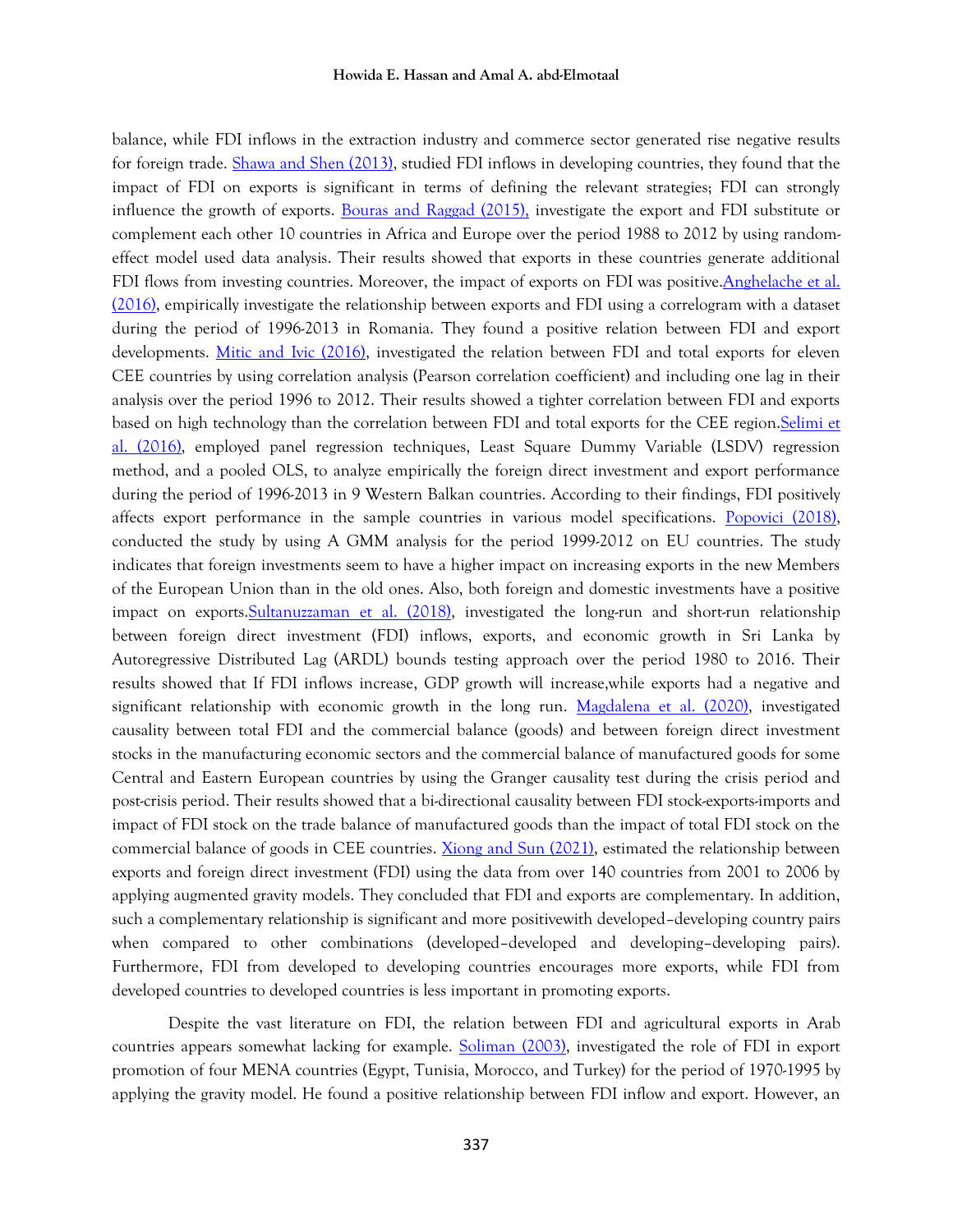insignificant relationship between FDI and share of manufacturing export in total merchandise exports. [Al-](#page-10-5)Najafi and Rashad (2010), examined the influence of agricultural investments on the growth rates in the agricultural sector of many Arab nations in order to specify the effectiveness of investments. Using statistical analysis, they concluded that the amount of direct foreign investment is one of the major variables in agricultural production. [Quaidry \(2011\)](#page-12-9) focused in his study on found out the role of foreign direct investment and economic development in Algeria and concluded that many countries of the world became in need of these foreign direct investments due to the decrease of local financial resources, a decrease of agricultural production levels, and the increase of its imports. This investment works on providing renewed resources of hard currencies. In addition, increases the contribution of the agricultural sector to the overall national income and facilitates the acquisition of modern technologies by the host country. [Shahinaz](#page-12-10)  (2013), studied foreign direct investments and their role in economic development in Algeria, the results showed that most Arab countries are competing to attract more companies of foreign direct investment considering their role in achieving targeted levels of growth and providing foreign currencies. Mukhtarov et al. (2019), conducted the impacts of foreign direct investment on exports by using the Autoregressive Distributed Lag Bounds Testing (ARDL BT) for the period 1980 to 2018 on Jordan. They showed that there was a positive and statistically significant impact of FDI on export in the long run.

As mentioned in the previous section the effects of FDI on exports is contentious. Most of the studies in the literature find a positive impact of FDI on exports. Whereas some other studies find no robust evidence or weak influence of FDI on exports: [\(Al-Najafi & Rashad, 2010;](#page-10-5) [2003;](#page-10-1) [Jevcak et al., 2010;](#page-11-3) [Sultanuzzaman et al., 2018\)](#page-12-6). They concluded that the amount of direct foreign investment is one of the major variables in agricultural sector.

## **3. Data and Methodology:**

3.1. Data

The current study has collected data from 2000 to 2019 for 13 countries across the Arab countries. The selection of samples depends upon the availability of the data set. The variables summarized in Table 1.

| Variable              | Description                                   | Source                                           | Expected<br>sign     |
|-----------------------|-----------------------------------------------|--------------------------------------------------|----------------------|
| Dependent Variable    |                                               |                                                  |                      |
| EΧ                    | Values of agricultural exports (current US\$) | Food<br>Agriculture<br>and<br>Organization (FAO) |                      |
| Independent Variables |                                               |                                                  |                      |
| <b>FDI</b>            | Foreign direct investment (current US\$)      | Food<br>Agriculture<br>and<br>Organization (FAO) | Positive<br>$^{(+)}$ |
| <b>REER</b>           | Real effective exchange rate                  | International<br>Monetary<br>Fund                | Positive             |

**Table 1:** Variables used in the panel data regression model and their expected effects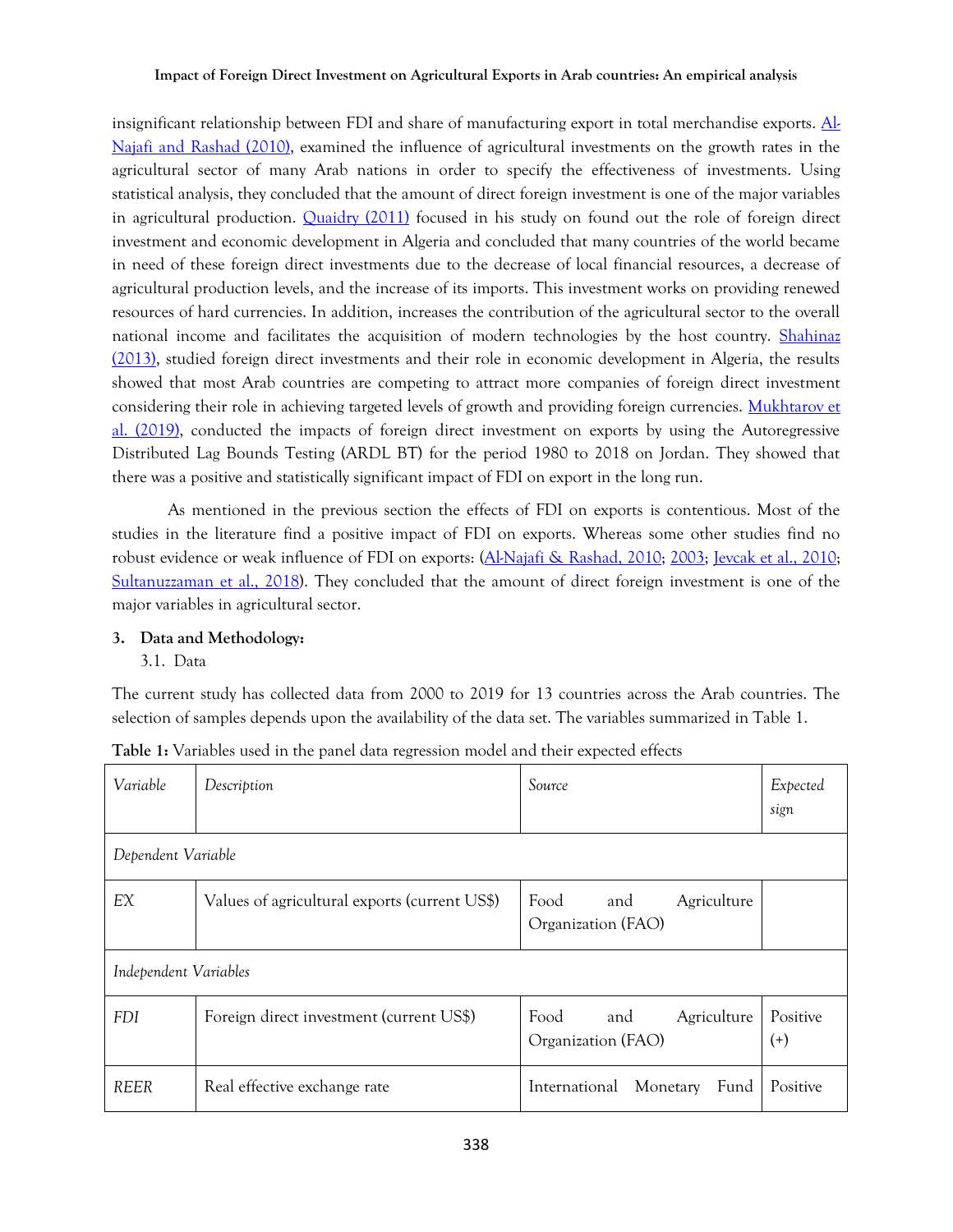|              |                                                                  | (IMF)                                                                                         | $^{(+)}$             |
|--------------|------------------------------------------------------------------|-----------------------------------------------------------------------------------------------|----------------------|
| GDP          | Agricultural<br>product  <br>domestic<br>Gross<br>(current US\$) | Arab Monetary Fund                                                                            | Positive<br>$^{(+)}$ |
| <b>OPENN</b> | Trade openness                                                   | Food<br>calculated<br>and<br>from<br>Agriculture Organization (FAO)<br>and Arab Monetary Fund | Positive<br>$^{(+)}$ |

Note: OPENN is the ratio of Export + Import/GDP.

# **3.2. Methodology**

Foreign direct investment's (FDI) affects agricultural export by applying three models are Pooled Regression Model (PRM), Fixed Effects Model (FEM), and Random Effects Model (REM). Three tests are needed to find the most efficient results. Lagrange Multiplier test (LM) [\(W. H. Greene, 2002\)](#page-11-9) to test the reliability of pooled OLS model, F-test to show the necessity of including individual effect term, and Hausman test [\(Hausman, 1978\)](#page-11-10)If we reject the null hypothesis, then we prefer the fixed effect model. While, if we do not reject the null hypothesis, we prefer the random effect model.

# **The pooled model:**

Pooled regression model does not take into account the division of observations by a unit of time and cross-section[\(Badi Hani Baltagi, 2008;](#page-10-6) [Badi H Baltagi, 2021;](#page-10-7) [W. Greene\)](#page-10-8). The empirical model is as follow:

$$
yit = \beta x'_{it} + z'_{i} \alpha + \varepsilon_{it}
$$

Where, y is the dependent variable observed for individual i in time t, X is the vector of explanatory variables with coefficients,  $\beta_i$  is a (k  $\times$  1) vector of slope coefficients,  $z_i'\alpha$  the heterogeneity, or individual effect and  $\varepsilon_i$  the error term. The model assumed,  $\sigma_i^2 = \sigma_{\varepsilon}^2$  and  $Cov(\varepsilon_i, \varepsilon_j) = 0$  for  $i \neq j$ . If  $z_i$ contains only a constant term, then it is a pooled model.

# **The fixed effects model:**

The fixed effects are used for controlling unobserved heterogeneity when heterogeneity is constant over time and correlated with independent variables [\(W. H. Greene, 2002;](#page-11-9) [L. R. LaMotte, 1983\)](#page-11-11). If there are omitted variables, and these variables are correlated with the variables in the model, then fixed effects models may provide a means for controlling for omitted variable bias. Fixed effects model is a primary default model for establishing causal with panel data (*Imai & Kim*, 2016). The FEM is represented as:

$$
y_{it} = x_{it}' \beta + \alpha_i + \varepsilon_{it}
$$

Where,  $\alpha_i = z_i' \alpha$  for all the observable effects

# **The Random effects model:**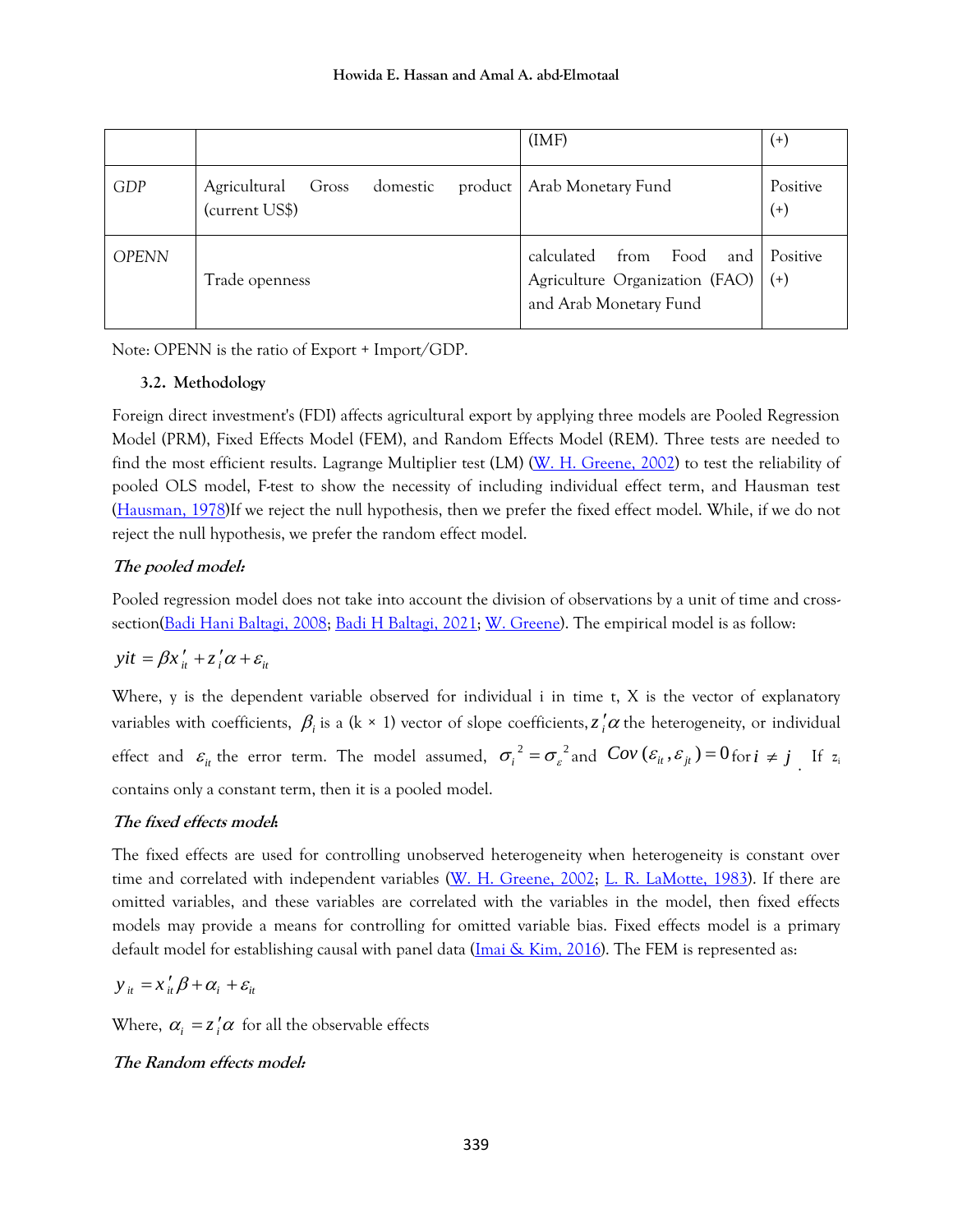Random effects model (or variance components model) assists in controlling for unobserved heterogeneity by estimating the time-invariant variables that the fixed-effect model is unable to measure [\(Badi H. Baltagi,](#page-10-9)  [2005;](#page-10-9) [Badi H Baltagi, 2021;](#page-10-7) [L. n. R. LaMotte, 2014;](#page-11-13) [L. R. LaMotte, 1983\)](#page-11-11), then the model may be formulated as:

 $yit = \alpha_i + \beta' X_{i} + \lambda_{i} + \varepsilon_{i}$ 

Where,  $\lambda_{it}$  is a random disturbance and  $\alpha_i$  is the unobserved individual effect.

The model assumed,  $E(\lambda_i = 0), E(\lambda_i^2) = \sigma_{\lambda_i}^2, E(\lambda_i \lambda_j) = 0$  *for*  $i \neq j$  and  $E(\text{sit }\lambda_j) = 0$  *for all* i. t and j

## **Model selection between Random effects and pooled effect model:**

The testing for random effect or Pooled effect is conducted based on the Breusch-Pagan (LM) Lagrange multiplier test [\(Breusch & Pagan, 1980\)](#page-10-10). The hypothesis is Ho: Variances across entities is zero. Ha: Variances across entities are not zero. Based on test statistical results, if the null hypothesis is not rejected at a 5% level, the pooled effect model would be preferable.

## **Model selection between random effects and fixed effect model:**

To determine the best model out of the fixed-effects model or random-effects model would be made based on the Hausman test[\(Hausman, 1978;](#page-11-10) [Hausman & Taylor, 1981\)](#page-11-14) where the null hypothesis is that the preferred model is random effects vs. the alternative the fixed effects. It tests whether the unique errors (e<sub>i</sub>) are correlated with the regressors; the null hypothesis is they are not. The test hypothesis is Ho: difference in coefficients, not systematic HA: difference in coefficients, not systematic. Based on test statistical results, if the null hypothesis is rejected the fixed-effect model is more appropriate [\(Griliches & Hausman, 1986\)](#page-11-15).

#### **STATIONARITY TESTS:**

Before the estimation of panel data, the univariate characteristics of the variables were tested for panel unit root. Thus, this research applied panel unit root tests using LLC is Levin-Lin-Chu, For LLC the null hypothesis, Ho panels are non-stationary, while the alternative Ha panels are stationary. And IPS is Im-Pesaran-Shin, IPS Ho: all panels are non-stationary, Ha: some panels are stationary [\(Camarero et al., 2006;](#page-10-11) [Im et al., 2003\)](#page-11-16). Also, Fisher, Ho: all panels are non-stationary, Ha: at least one panel is stationary [\(G.](#page-11-17)  [Maddala & Wu, 1996;](#page-11-17) [G. S. Maddala & Wu, 1999\)](#page-11-18). The null hypothesis of a unit root is H0: Panels are non-stationary (autoregressive parameter is constant across panels) Ha: Panels are stationary.

#### **4. EMPIRICAL MODEL:**

Following previous literature, most of the previous economic studies and economic logic indicate that the following variables are the most influential variables to estimate the phenomenon.

Agricultural Export = ( Foreign Direct Investment, Real Effective Exchange Rate, Agricultural Gross domestic product, trade openness) (4)

Equation (5) can change into a simple linear panel data model form as follows:

domestic product, trade openness) (4)  
Equation (5) can change into a simple linear panel data model form as follows:  

$$
Ex_{it} = \beta_0 + \beta_1 FDI_{it} + \beta_2 GDP_{it} + \beta_3 REER_{it} + \beta_4 OPENN_{it} + \varepsilon_{it}
$$
 (5)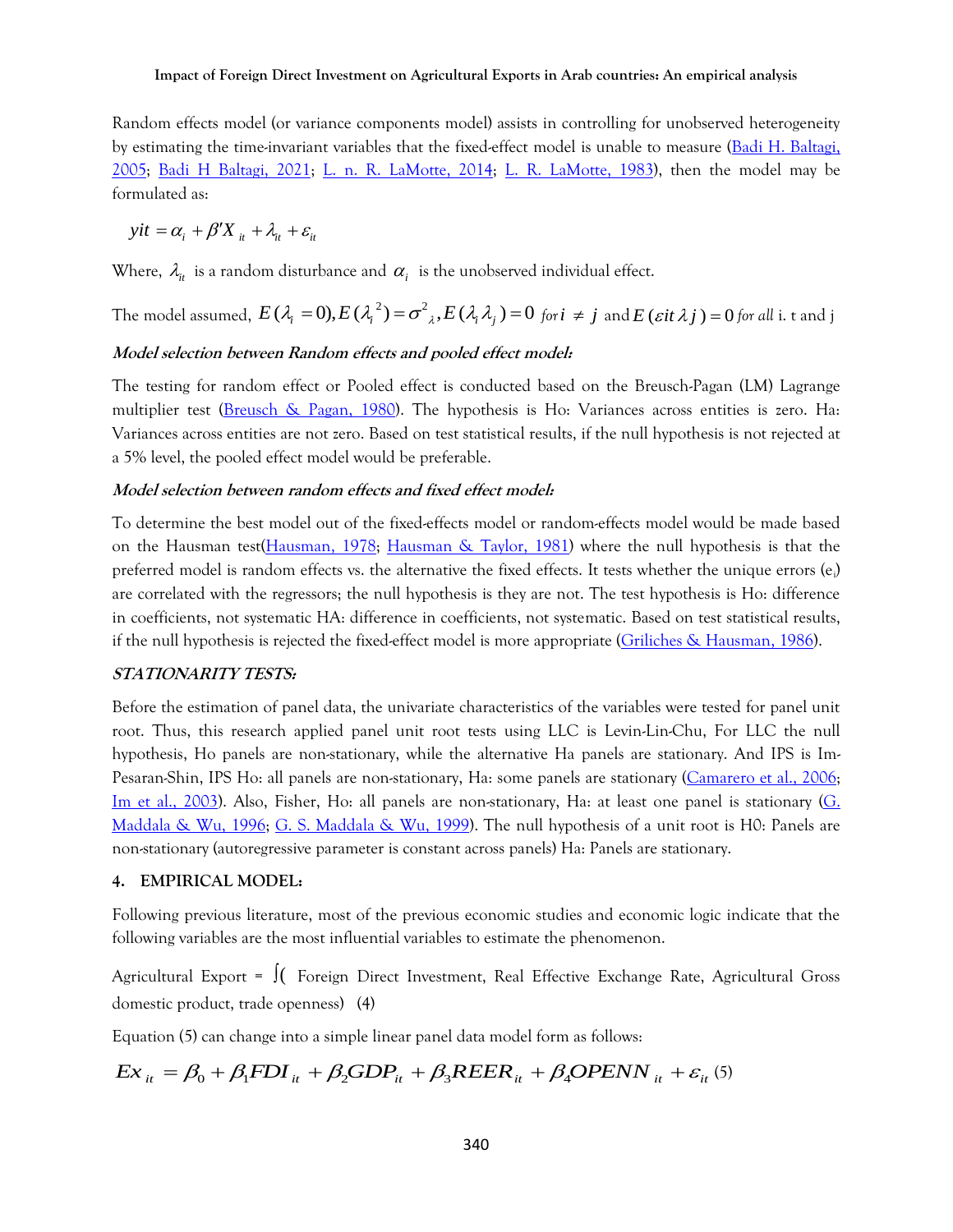The subscripts in equation (5) indicate that the empirical model is a panel data analysis and could be estimated by pooled OLS model, random effects model, or fixed effects model.

#### **5. Empirical Results:**

#### **Descriptive statistics:**

Before the showing of empirical results and interpretations analysis, there are some pretests of data, which are considered very necessary. For this reason, the descriptive statistics table is one of the pre-testing of data implement, which furnishes some prerequisites or information concerning the appropriateness of variables. Table 2 illustrates the summary descriptive statistics for the variables. The standard deviation of variables reflects the variation and volatility in statistics during the study period agriculture GDP and FDI are the highest volatility, which Standard Deviation are 7834.29 and 4819.15 respectively during the study period. Overall, skewness and kurtosis coefficients proclaim the variables are following the normal distribution.

| Items               | agricultural<br>exports | <b>FDI</b> | Agricultural<br><b>GDP</b> | Real effective<br>exchange rate | Trade<br>openness |
|---------------------|-------------------------|------------|----------------------------|---------------------------------|-------------------|
| Mean                | 1216.90                 | 3113.66    | 5523.01                    | 109.1                           | 6.66              |
| Median              | 601.00                  | 1528.31    | 1862.67                    | 105.1                           | 5.30              |
| Minimum             | 7.41                    | 3.07       | 50.00                      | 55.50                           | 0.38              |
| Maximum             | 6766.33                 | 39456.00   | 39183.00                   | 168.18                          | 26.82             |
| Standard Error      | 87.69                   | 305.01     | 485.86                     | 0.97                            | 0.30              |
| Standard Deviation  | 1413.92                 | 4918.15    | 7834.29                    | 15.56                           | 4.78              |
| Kurtosis            | 2.59                    | 22.81      | 4.05                       | 1.51                            | 1.59              |
| Skewness            | 1.72                    | 4.15       | 1.99                       | 0.43                            | 1.30              |
| Range               | 6758.92                 | 39452.93   | 39133.00                   | 112.7                           | 26.44             |
| Sum                 | 316394.39               | 809552.71  | 1435981.67                 | 28371.8                         | 1730.62           |
| Probability         | 0.00                    | 0.00       | 0.00                       | 0.00                            | 0.00              |
| <i>Observations</i> | 260                     | 260        | 260                        | 260                             | 260               |

**Table 2:** Descriptive statistics individual sample

#### **Correlation analysis:**

The correlation coefficient (r) is a proportional measure. The nearer it is to 1 (in absolute value), the stronger the relationship,  $r = 0$  Indicates the absence of correlation[\(Apergis & Ozturk, 2015\)](#page-10-12). Table 3 shows that all variables included in our empirical analysis are positively correlated with agricultural exports. In addition, the table shows that there is a strong correlation between agricultural exports and both the agricultural GDP and FDI ( $r = 0.59$ ,  $r = 48$ ). On the other hand, other agricultural exports are characterized by a low correlation relationship with REER and trade openness respectively ( $r = 0.21$ ,  $r = 0.03$ ). The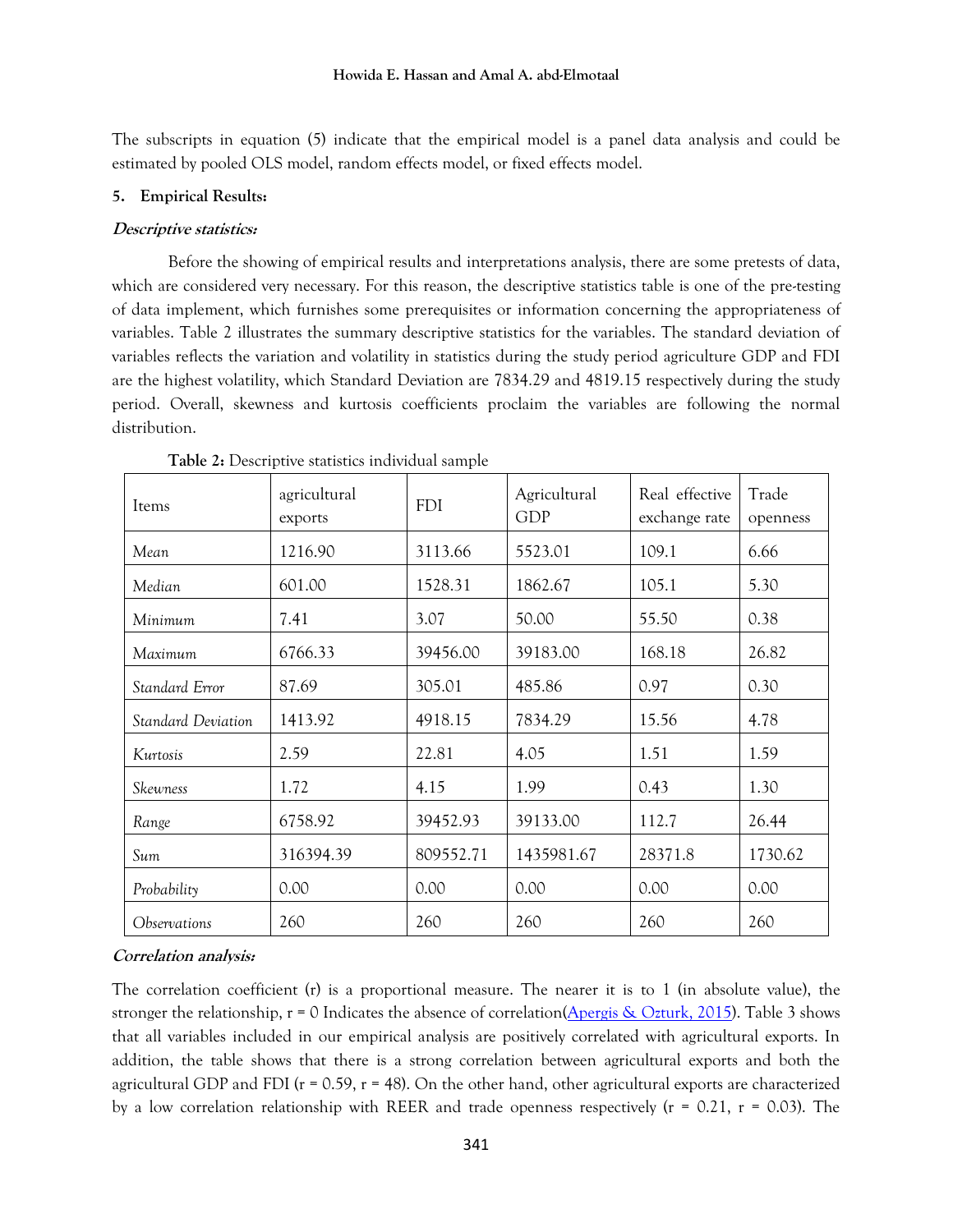correlations presented in the below table raise no specific concern about multicollinearity between independent variables that do not exhibit a high relationship among each other (refer to Table 2).

| Items        | DEX  | <b>FDI</b> | <b>DGDP</b> | <b>DREER</b> | <b>OPENN</b> |
|--------------|------|------------|-------------|--------------|--------------|
| <b>DEX</b>   | T    | 0.48       | 0.59        | 0.21         | 0.03         |
| <b>FDI</b>   | 0.48 |            | 0.28        | $-0.01$      | $-0.17$      |
| <b>DGDP</b>  | 0.59 | 0.28       |             | 0.25         | $-0.09$      |
| <b>DREER</b> | 0.21 | $-0.01$    | 0.25        |              | 0.02         |
| <b>OPENN</b> | 0.03 | $-0.17$    | $-0.09$     | 0.02         |              |

**Table 3**: Results of the Correlation matrix

# **STATIONARITY TESTS:**

Stationary test for all variables reported in Table 4. The results show that FDI and Trade openness are stationary in level form. It means that the null hypothesis was rejected. Namely, these variables become stationary in level form and do not have a unit root. While agricultural exports, agricultural GDP, and real effective exchange rate are stationary in first differences. It means that the null hypothesis was rejected. This indicates that variables become stationary in their first differences.

| Variables    | <b>LLC</b>    | <b>IPS</b>   | Fisher      |      |
|--------------|---------------|--------------|-------------|------|
| DEX          | $-10.1869*$   | -9.58978*    | $-8.57151*$ | I(1) |
| <b>FDI</b>   | $-1.53204***$ | $-2.04327**$ | $-2.23308*$ | I(0) |
| DGDP         | $-7.27969*$   | $-5.99713*$  | $-5.93011*$ | I(1) |
| DREER        | $-5.07808*$   | $-3.0425*$   | $-5.27964*$ | I(1) |
| <b>OPENN</b> | $-6.07028*$   | $-7.96754*$  | $-7.52344*$ | I(0) |

**TABLE 4**: Results of the Panel Unit Root Test Results

\*, \*\*, \*\*\* denote significance at the 1, 5 and 10% levels respectively.

# **Breusch and Pagan Lagrangian multiplier test:**

Table 5 presents the result of the Breusch-Pagan (LM) test for the random-effects model. The test result indicates reject the pooled Ordinary Least Squares (OLS) method. Thus, we decide to select the randomeffects model and focus the interpretation on estimation results obtained from this model.

**TABLE 5**: Results of Breusch-Pagan test for random effects model

| Test             | Chi-Sq. Statistic | Chi-Sq. d.f. | Prob. |
|------------------|-------------------|--------------|-------|
| Breusch-Pagan LM | 589.1307          | 78           |       |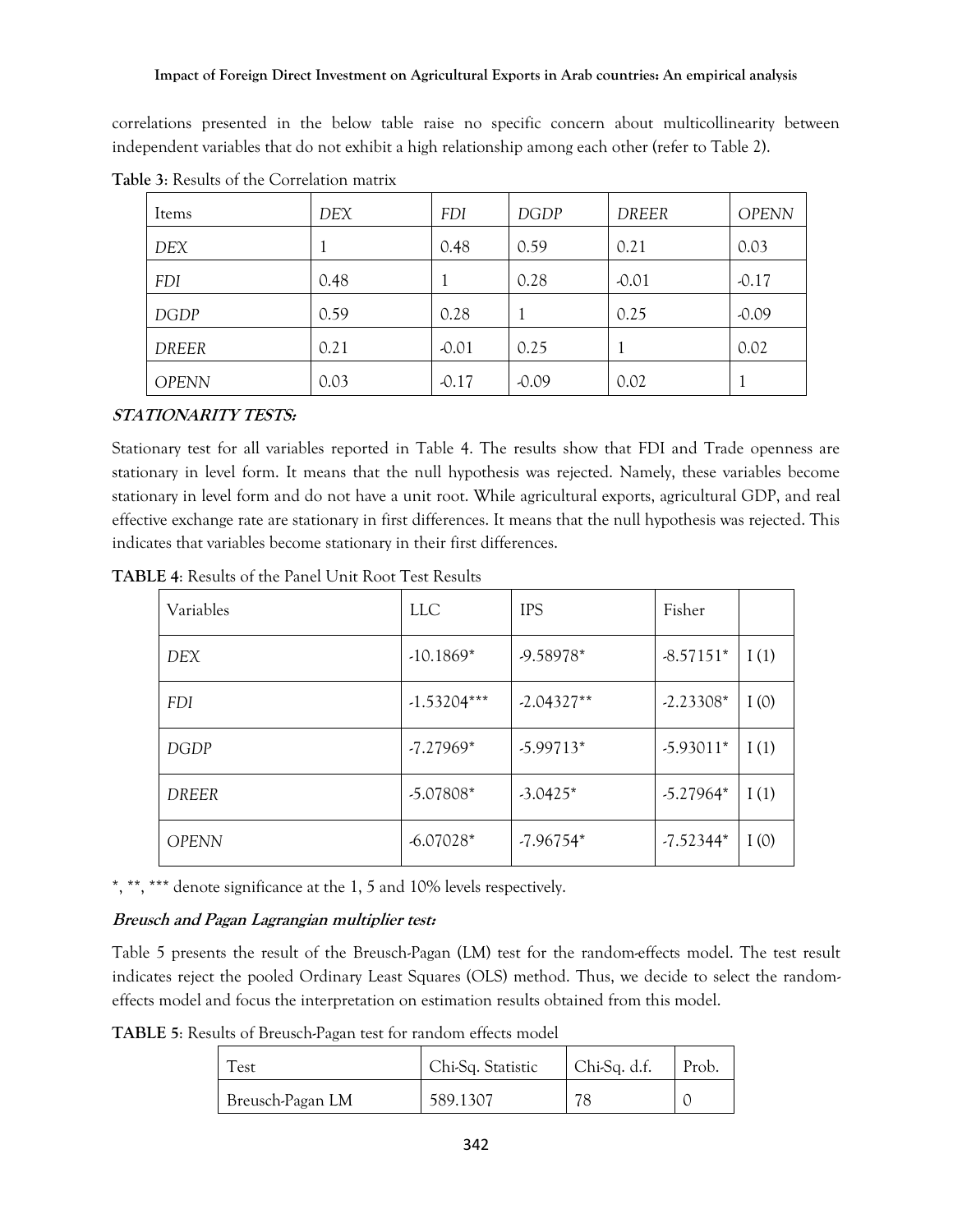\*, \*\*, \*\*\* denote significance at the 1, 5 and 10% levels respectively.

## **Hausman Test:**

As indicated by the test results in Table 6, the probability of the Hausman test is higher than 5%. This denotes that the Random effect model is significant, and country-specific effects do not correlate with regressors. This suggests that the Random effects model is the preferred interpretation of the results will focus on the fixed-effects model.

| Correlated Random Effects - Hausman Test                             |                                          |          |          |        |  |  |  |
|----------------------------------------------------------------------|------------------------------------------|----------|----------|--------|--|--|--|
|                                                                      | Test cross-section random effects        |          |          |        |  |  |  |
| Chi-Sq.<br>d.f.<br>Prob.<br>Chi-Sq. Statistic<br><b>Test Summary</b> |                                          |          |          |        |  |  |  |
|                                                                      | Cross-section random                     | 7.442003 | 4        | 0.1143 |  |  |  |
| Cross-section random effects test comparisons:                       |                                          |          |          |        |  |  |  |
| Variable                                                             | Prob.<br>Fixed<br>Random<br>Var. (Diff.) |          |          |        |  |  |  |
| <b>FDI</b>                                                           | 0.051759                                 | 0.05532  | 0.000006 | 0.1508 |  |  |  |
| <b>DGDP</b>                                                          | 0.13317                                  | 0.123991 | 0.000038 | 0.1354 |  |  |  |
| <b>DREER</b>                                                         | 11.11498                                 | 11.28898 | 0.425977 | 0.7898 |  |  |  |
| <b>OPENN</b>                                                         | 46.38091                                 | 45.66838 | 26.07541 | 0.889  |  |  |  |

**TABLE 6**: Results of Hausman test

\*, \*\*, \*\*\* denote significance at the 1, 5, and 10% levels respectively.

# **Panel Data Analysis Result:**

We examine the relationships between agricultural exports, agricultural gross domestic product, real effective exchange rate, and trade openness for 13 Arab nations via panel data analysis using Eviews10 for the period 2000–2019. Table 7 contains the estimating results of Eq. 5. By performing the LM test, the Ftest, and the Hausman test on these results, we can notice that the Random effects model appears appropriate to obtain reliable estimates. Therefore, the discussion presented reflects the result of the random effect model. The result of the REM indicates the effect of foreign direct investment (FDI) on agricultural exports and with various control variables. The estimated coefficients of FDI and agricultural GDP, REER, and OPENN, are all positive and significant toward agricultural EX. The results indicate that Arab country can increase their attracting investment from abroad by 1 percent; it leads to an increase of up to 0.055 percent of agricultural exports, ceteris paribus. It implies that the FDI plays an important role in increase agricultural exports abroad. The agricultural GDP is highly significant at the 1 percent. As a result, 1 percent change in the agricultural GDP in Arab countries results in a 0.12 percent increase in the agricultural exports in that countries. Moreover, a real effective exchange rate (REER) achieves the significance level at 5 percent, with a positive coefficient. This means if the real effective exchange rate increases by 1 percent, the agricultural exports will increase by 11.29 percent, with the stability of other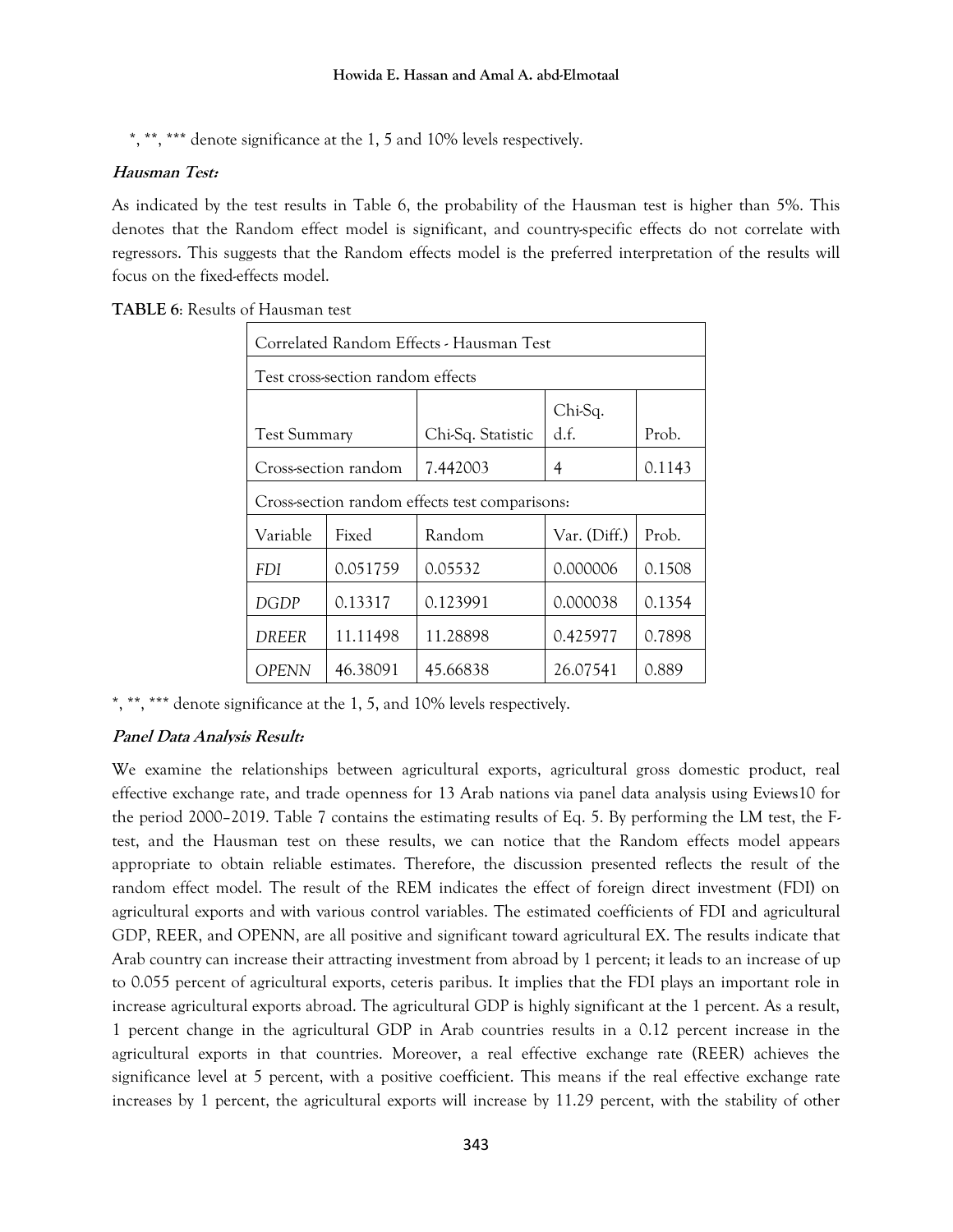factors. In addition, the real effective exchange rate (REER) achieves the significance level at 1 percent, with a positive coefficient. Lastly, variable trade openness (OPENN) is significant at the 5 percent level, with a positive magnitude towards agricultural exports. Hence, trade openness has a positive impact on agricultural exports as fewer barriers enhance trade amongst countries. The results of this model's estimation are satisfied because the diagnostic tests indicate that the coefficient of determination,  $R^2$  adjusted was 71% and that of Fisher's statistic is 1% because it is equal to 0.00%. Therefore, it can be said that foreign direct investment (FDI) has an impact on increasing agricultural exports, being the most important external funding source

| Variables          | Pooled effects | <b>Fixed effects</b> | Random effects |
|--------------------|----------------|----------------------|----------------|
| Constant           | -870.059       | $-1201.604$          | $-1176.236$    |
| <b>FDI</b>         | $0.103***$     | $0.052***$           | $0.055***$     |
|                    | (0.014)        | (0.013)              | (4.364)        |
| <b>DGDP</b>        | $0.086***$     | $0.133***$           | $0.124***$     |
|                    | (0.009)        | (0.014)              | (9.641)        |
| <b>DREER</b>       | 9.397**        | $11.115***$          | $11.289**$     |
|                    | (4.250)        | (3.819)              | (3.000)        |
| <b>OPENN</b>       | 39.625**       | 46.381*              | 45.668**       |
|                    | (13.592)       | (16.721)             | (2.868)        |
| NO. of observation | 260            | 260                  | 260            |
| $\mathbb{R}^2$     | 0.4789         | 0.3717               | 0.733          |
| $R^2$ adjusted     | 0.4707         | 0.3618               | 0.715          |
| F-test             | 58.589         | 41.599               | 37.7117        |
| Prob(F-statistic)  | 0.000          | 0.000                | 0.0000         |

| TABLE 7: Results of pooled effects, fixed-effects model, and random-effects model |  |  |  |
|-----------------------------------------------------------------------------------|--|--|--|
|-----------------------------------------------------------------------------------|--|--|--|

Dependent variable: Agriculture Export

Robust standard errors are in parentheses. \*\*\*, \*\*, \*: statistically significant at 1%, 5%, and 10% levels respectively.

# **6. Conclusion**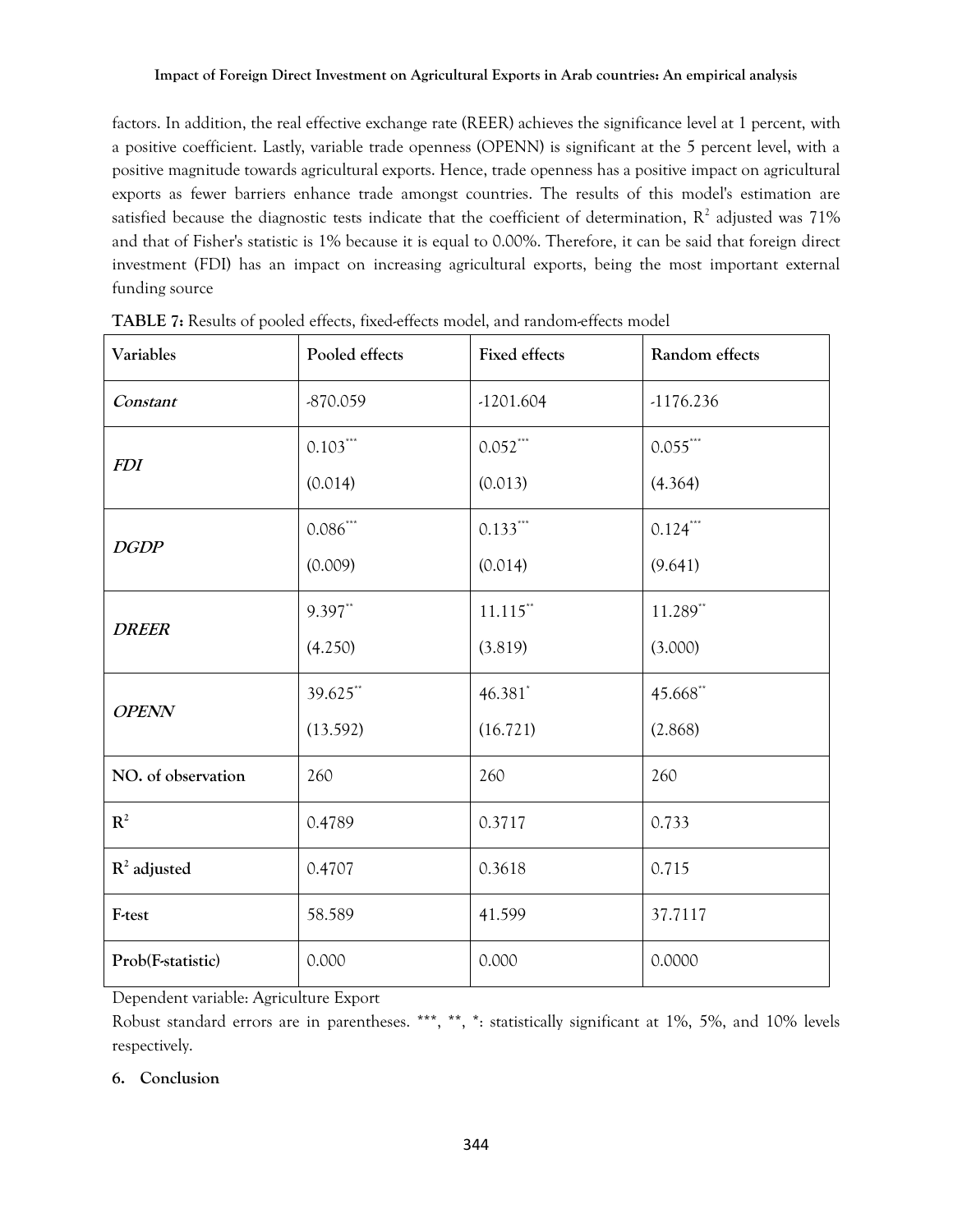This present study investigates the influence of foreign direct investment (FDI) on agricultural exports. The objective of this search was to investigate the effects of FDI on agricultural exports in Arab countries for the period between 2000 and 2019, using panel techniques. According to the Breusch-Pagan test, the F test,  $R^2$ adjusted, and the Hausman test on results, we can observe that the Random effects model appears reliable to obtaining credible estimates. The result of the REM indicates there is a positive and statistically significant relationship between FDI and agricultural export in Arab countries. This implies that a 1% increase in FDI results in 0.055% increases in agricultural export with the stability of the impact of other factors. In addition, we can note that empirical results show that agricultural GDP, REER, and OPENN have a positive and significant effect on agricultural EX. Based on the estimated results; foreign direct investment destined for agricultural export in Arab countries should be encouraged. Further, Policymakers should ensure that removes the barrier to FDI in Arab countries. Further, improving the position of Arab countries as a major attraction for foreign direct investment at the global level

## **7. References**

- <span id="page-10-5"></span>1. Al-Najafi, D., & Rashad, I. (2010). The Components of Direct Foreign Investment and the Problem of Agriculture (Arab Country As Amodel). *TANMIYAT AL-RAFIDAIN, 32*(99), 77-90.
- <span id="page-10-1"></span>2. Alıcı, A. A., & Ucal, M. Ş. (2003). *Foreign direct investment, exports and output growth of Turkey: Causality analysis.* Paper presented at the European Trade Study Group (ETSG) fifth annual conference, Madrid.
- <span id="page-10-4"></span>3. Anghelache, C., Jweida, I., Popovici, M., & Stanciu, E. (2016). Analysing the correlation between FDI and export. *Revista Românã de Statisticã-Supliment*(10), 71-77.
- <span id="page-10-12"></span>4. Apergis, N., & Ozturk, I. (2015). Testing environmental Kuznets curve hypothesis in Asian countries. *Ecological indicators, 52*, 16-22.
- <span id="page-10-9"></span>*5.* Baltagi, B. H. (2005). *Econometric Analysis of Panel Data Third edition,* : John Wiley & Sons Ltd, The Atrium.
- <span id="page-10-6"></span>6. Baltagi, B. H. (2008). *Econometric analysis of panel data* (Vol. 4): Springer.
- <span id="page-10-7"></span>7. Baltagi, B. H. (2021). *Econometric Analysis of Panel Data*.
- <span id="page-10-3"></span>8. Bouras, H., & Raggad, B. (2015). Foreign direct investment and exports: Complementarity or substitutability an empirical investigation. *International Journal of Economics and Financial Issues, 5*(4).
- <span id="page-10-10"></span>9. Breusch, T. S., & Pagan, A. R. (1980). The Lagrange multiplier test and its applications to model specification in econometrics. *The review of economic studies, 47*(1), 239-253.
- <span id="page-10-11"></span>10. Camarero, M., Carrion‐i‐Silvestre, J. L., & Tamarit, C. (2006). Testing for hysteresis in unemployment in OECD countries: new evidence using stationarity panel tests with breaks. *Oxford Bulletin of Economics and statistics, 68*(2), 167-182.
- <span id="page-10-2"></span>11. Damijan, J. P., Rojec, M., & Ferjancic, M. (2008). Growing export performance of transition economies: EU market access versus supply capacity factors. *LICOS Centre for Institutions and Economic Performance Discussion Paper*(202).
- <span id="page-10-0"></span>12. Fund, A. M. (2020). [https://www.amf.org.ae/en/page/statistics-inter-and-intra-arab-trade](https://www.amf.org.ae/en/page/statistics-inter-and-intra-arab-trade-competitiveness)[competitiveness.](https://www.amf.org.ae/en/page/statistics-inter-and-intra-arab-trade-competitiveness)
- <span id="page-10-8"></span>13. Greene, W. Econometric Analysis of Panel Data.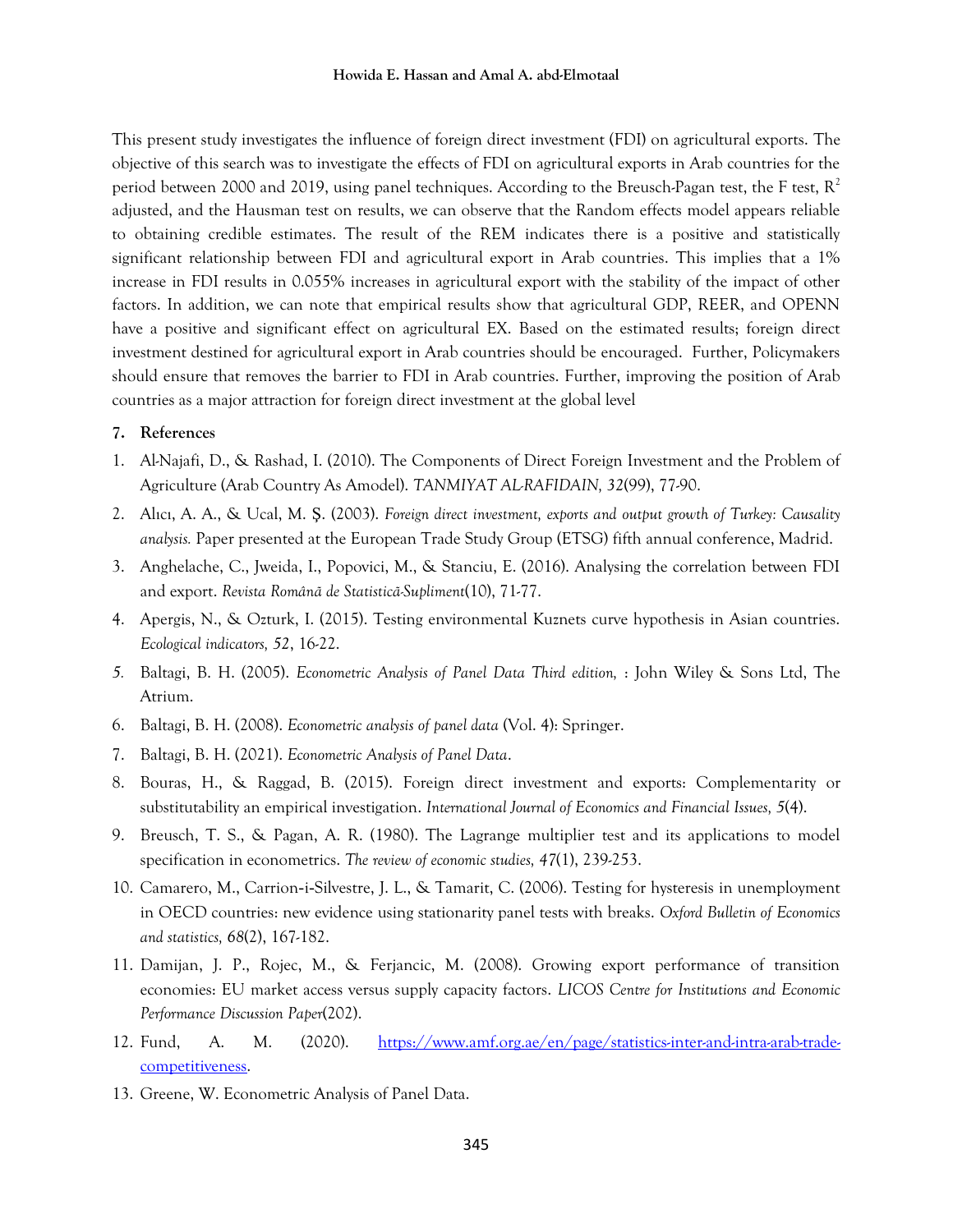- <span id="page-11-9"></span>14. Greene, W. H. (2002). *Econometric Analysis, Fifth Edition*.
- <span id="page-11-15"></span>15. Griliches, Z., & Hausman, J. A. (1986). Errors in variables in panel data. *Journal of econometrics, 31*(1), 93-118.
- <span id="page-11-10"></span>16. Hausman, J. A. (1978). Specification tests in econometrics. *Econometrica: Journal of the econometric society*, 1251-1271.
- <span id="page-11-14"></span>17. Hausman, J. A., & Taylor, W. E. (1981). Panel data and unobservable individual effects. *Econometrica: Journal of the econometric society*, 1377-1398.
- <span id="page-11-16"></span>18. Im, K. S., Pesaran, M. H., & Shin, Y. (2003). Testing for unit roots in heterogeneous panels. *Journal of econometrics, 115*(1), 53-74.
- <span id="page-11-12"></span>19. Imai, K., & Kim, I. S. (2016). When should we use linear fixed effects regression models for causal inference with panel data.
- <span id="page-11-0"></span>20. Jacob, T., & Jiji, N. A. (2021). Impact of Foreign Direct Investment on Economic Growth of China and India: An Empirical Analysis. *Asian Journal of Economics, Finance and Management*, 16-26.
- <span id="page-11-3"></span>21. Jevcak, A., Setzer, R., & Suardi, M. (2010). *Determinants of capital flows to the new EU member states before and during the financial crisis*. Retrieved from
- <span id="page-11-4"></span>22. Jongwanich, J. (2010). Determinants of export performance in East and Southeast Asia. *World Economy, 33*(1), 20-41.
- <span id="page-11-13"></span>23. LaMotte, L. n. R. (2014). Fixed‐, random‐, and mixed‐effects models. *Wiley StatsRef: Statistics Reference Online*.
- <span id="page-11-11"></span>24. LaMotte, L. R. (1983). Fixed, random, and mixedeffectsmodels. *Encyclopedia of Statistical*.
- <span id="page-11-17"></span>25. Maddala, G., & Wu, S. (1996). A Comparative Study of Unit Root Tests with Panel Data and a New Simple Test: Evidence From Simulations and the Bootstrap. *Ohio State University, mimeo*.
- <span id="page-11-18"></span>26. Maddala, G. S., & Wu, S. (1999). A comparative study of unit root tests with panel data and a new simple test. *Oxford Bulletin of Economics and statistics, 61*(S1), 631-652.
- <span id="page-11-7"></span>27. Magdalena, R., Gabriela, C. C., & Aron, B. L. (2020). FDIs and Commercial Balance in CEE Countries-Special Focus on the Manufacturing Economic Sectors. A VAR Analysis. *International Journal of Business & Economic Sciences Applied Research, 13*(2).
- <span id="page-11-5"></span>28. Mitic, B., & Ivic, M. (2016). The impact of foreign direct investment on export performance: case of European transition economies. *Independent Journal of Management & Production, 7*(3), 771-785.
- <span id="page-11-8"></span>29. Mukhtarov, S., Alalawneh, M. M., Ibadov, E., & Huseynli, A. (2019). The impact of foreign direct investment on exports in Jordan: An empirical analysis. *Journal of International Studies, 12*(3).
- <span id="page-11-2"></span>30. Njong, A. M., & Tchakount'e, R. (2008). *Investigating the effects of foreign direct investment on export growth in Cameroon.* Paper presented at the Proceedings of the UNECA Ad-hoc Expert Group Meeting Paper.
- <span id="page-11-1"></span>31. Pacheco‐López, P. (2005). Foreign direct investment, exports and imports in Mexico. *World Economy, 28*(8), 1157-1172.
- <span id="page-11-6"></span>32. Popovici, O. C. (2018). The impact of FDI on EU export performance in manufacturing and services. A dynamic panel data approach. *ESPERA, 21*(1).